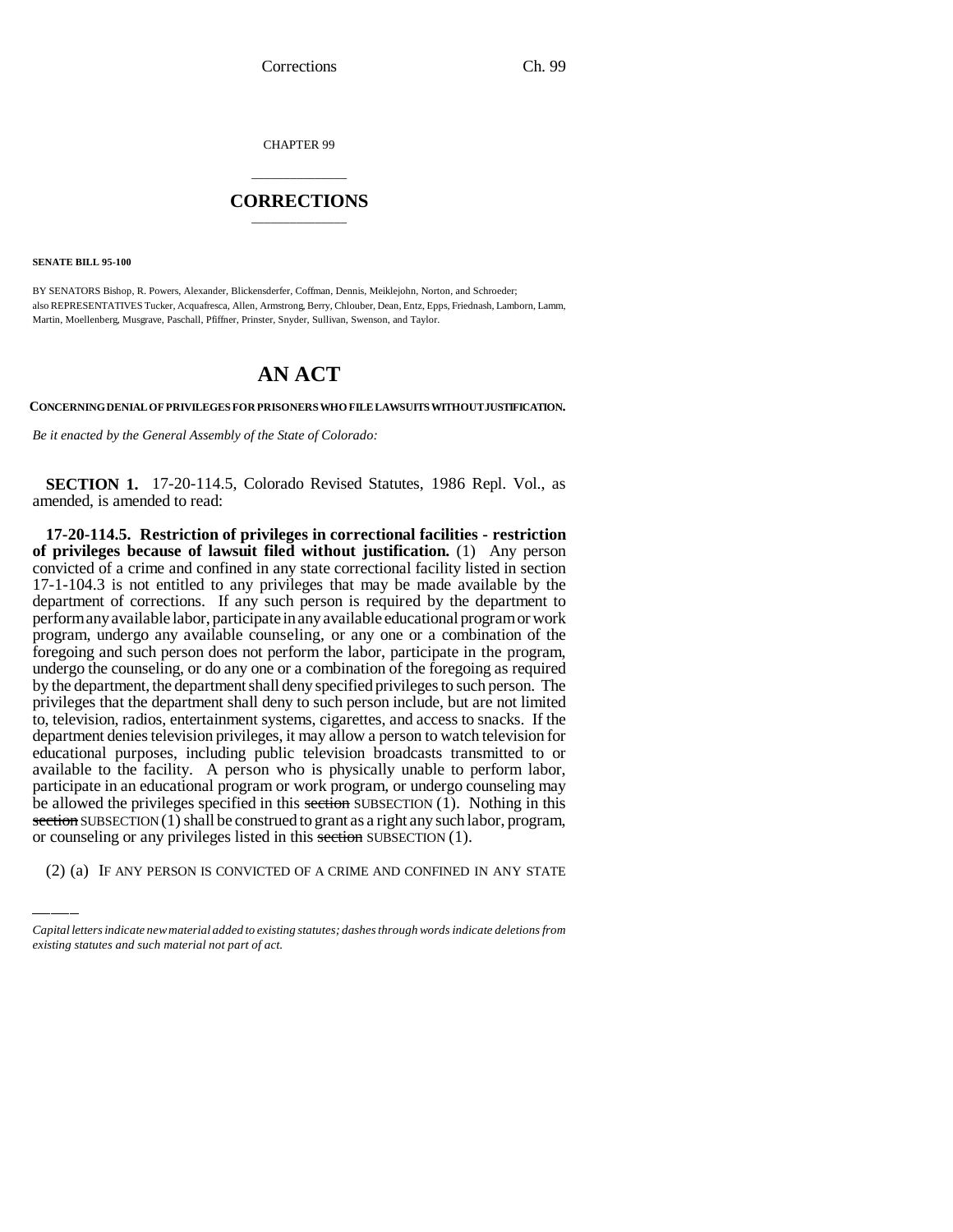## Ch. 99 Corrections

CORRECTIONAL FACILITY LISTED IN SECTION 17-1-104.3 OR IN ANY FACILITY THAT HOUSES ADULT OFFENDERS AND SUCH PERSON FILES A LAWSUIT AGAINST THE STATE OF COLORADO OR AGAINST ANY STATE GOVERNMENT OFFICIAL, OFFICER, EMPLOYEE, OR AGENT, THE DEPARTMENT OR ITS AGENT HAVING CUSTODY OF THE PERSON SHALL DENY SPECIFIED PRIVILEGES TO SUCH PERSON IF, UPON THE MOTION OF ANY PARTY OR THE COURT ITSELF, A STATE OR FEDERAL COURT FINDS THAT THE ACTION, OR ANY PART THEREOF, LACKED SUBSTANTIAL JUSTIFICATION, WAS BASELESS, OR WAS MALICIOUS OR THAT THE ACTION, OR ANY PART THEREOF, WAS INTERPOSED FOR HARASSMENT. AS USED IN THIS SUBSECTION (2), "LACKED SUBSTANTIAL JUSTIFICATION" HAS THE SAME MEANING AS THAT PROVIDED FOR SUCH TERM IN SECTION 13-17-102 (4), C.R.S.

(b) THE PRIVILEGES DENIED TO A PERSON PURSUANT TO THE PROVISIONS OF THIS SUBSECTION (2) INCLUDE, BUT ARE NOT LIMITED TO, THE PRIVILEGES DESCRIBED IN SUBSECTION (1) OF THIS SECTION.THE DEPARTMENT OR ITS AGENT HAVING CUSTODY OF THE PERSON SHALL DENY THE PRIVILEGES TO THE PERSON FOR A PERIOD NOT TO EXCEED ONE HUNDRED TWENTY DAYS FOR ANY SUCH LAWSUIT.

(c) THE DEPARTMENT OR ITS AGENT HAVING CUSTODY OF THE PERSON MAY NOT DENY PRIVILEGES TO A PERSON PURSUANT TO THE PROVISIONS OF THIS SUBSECTION (2) IF THE COURT DETERMINES THE LAWSUIT WAS ASSERTED BY THE PERSON IN A GOOD FAITH ATTEMPT TO ESTABLISH A NEW THEORY OF LAW IN COLORADO.

(d) THE DEPARTMENT OR ITS AGENT HAVING CUSTODY OF THE PERSON MAY DETERMINE NOT TO DENY PRIVILEGES TO A PERSON PURSUANT TO THE PROVISIONS OF THIS SUBSECTION (2) IF, AFTER FILING THE LAWSUIT, A VOLUNTARY DISMISSAL OF THE ACTION IS FILED WITHIN A REASONABLE TIME AFTER THE PERSON FILING THE DISMISSAL KNEW, OR REASONABLY SHOULD HAVE KNOWN, THAT HE OR SHE WOULD NOT PREVAIL IN THE ACTION.

**SECTION 2.** Part 1 of article 26 of title 17, Colorado Revised Statutes, 1986 Repl. Vol., as amended, is amended BY THE ADDITION OF A NEW SECTION to read:

**17-26-110.5. Restriction of privileges because of lawsuit filed without justification.** (1) IF ANY PERSON IS CONVICTED OF A CRIME AND CONFINED IN ANY COUNTY JAIL AND SUCH PERSON FILES A LAWSUIT AGAINST THE COUNTY OR AGAINST ANY COUNTY GOVERNMENT OFFICIAL, OFFICER, EMPLOYEE, OR AGENT, THE COUNTY MAY DENY ANY OF THE PRIVILEGES ALLOWED TO SUCH PERSON IF, UPON THE MOTION OF ANY PARTY OR THE COURT ITSELF, A STATE OR FEDERAL COURT FINDS THAT THE ACTION, OR ANY PART THEREOF, LACKED SUBSTANTIAL JUSTIFICATION, WAS BASELESS, OR WAS MALICIOUS OR THAT THE ACTION, OR ANY PART THEREOF, WAS INTERPOSED FOR HARASSMENT. AS USED IN THIS SECTION, "LACKED SUBSTANTIAL JUSTIFICATION" HAS THE SAME MEANING AS THAT PROVIDED FOR SUCH TERM IN SECTION 13-17-102 (4), C.R.S.

(2) THE COUNTY MAY DENY PRIVILEGES TO A PERSON PURSUANT TO SUBSECTION (1) OF THIS SECTION FOR A PERIOD NOT TO EXCEED ONE HUNDRED TWENTY DAYS FOR ANY SUCH LAWSUIT.

(3) THE COUNTY MAY NOT DENY PRIVILEGES TO A PERSON PURSUANT TO THE